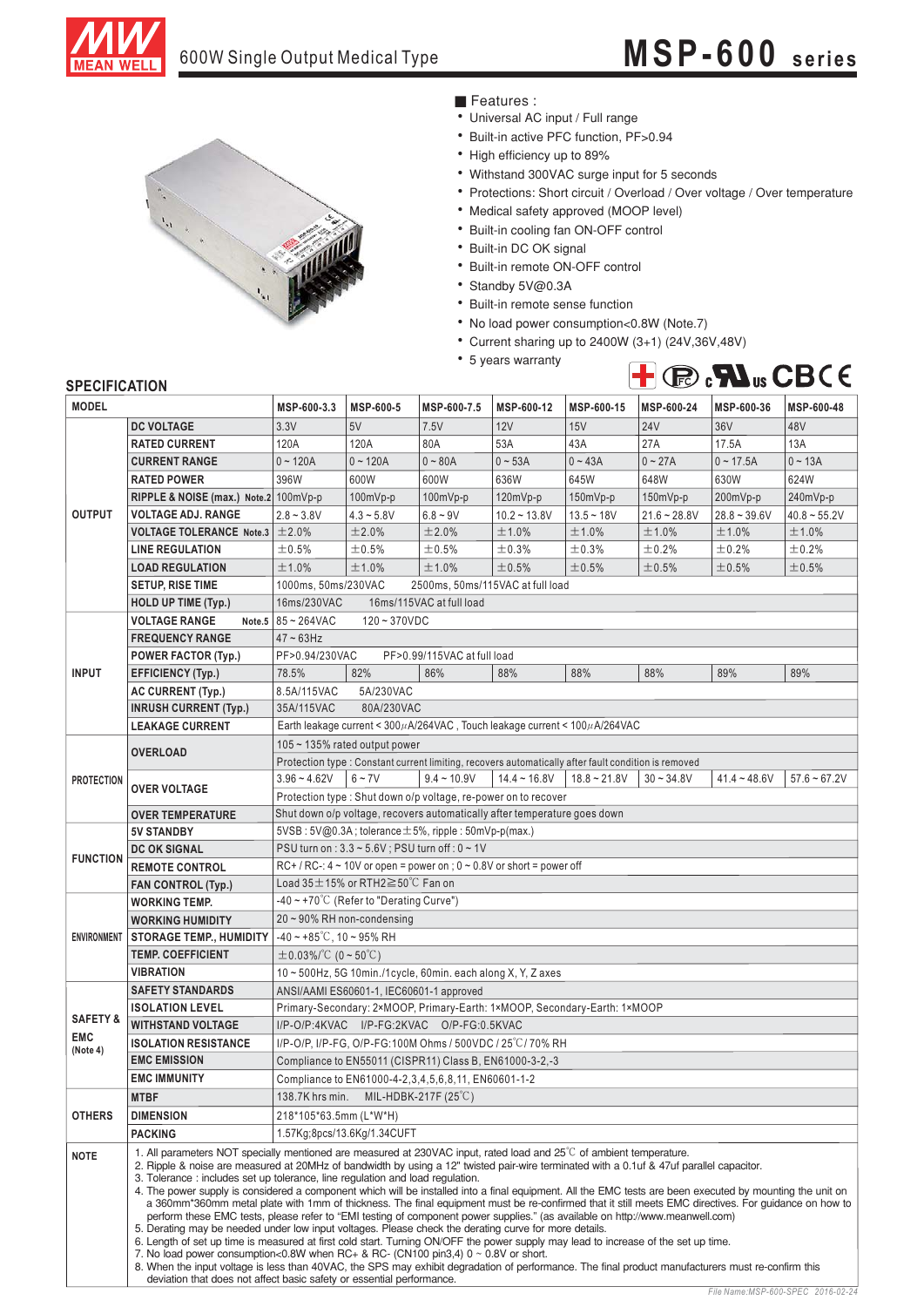

# **MSP-600 series**

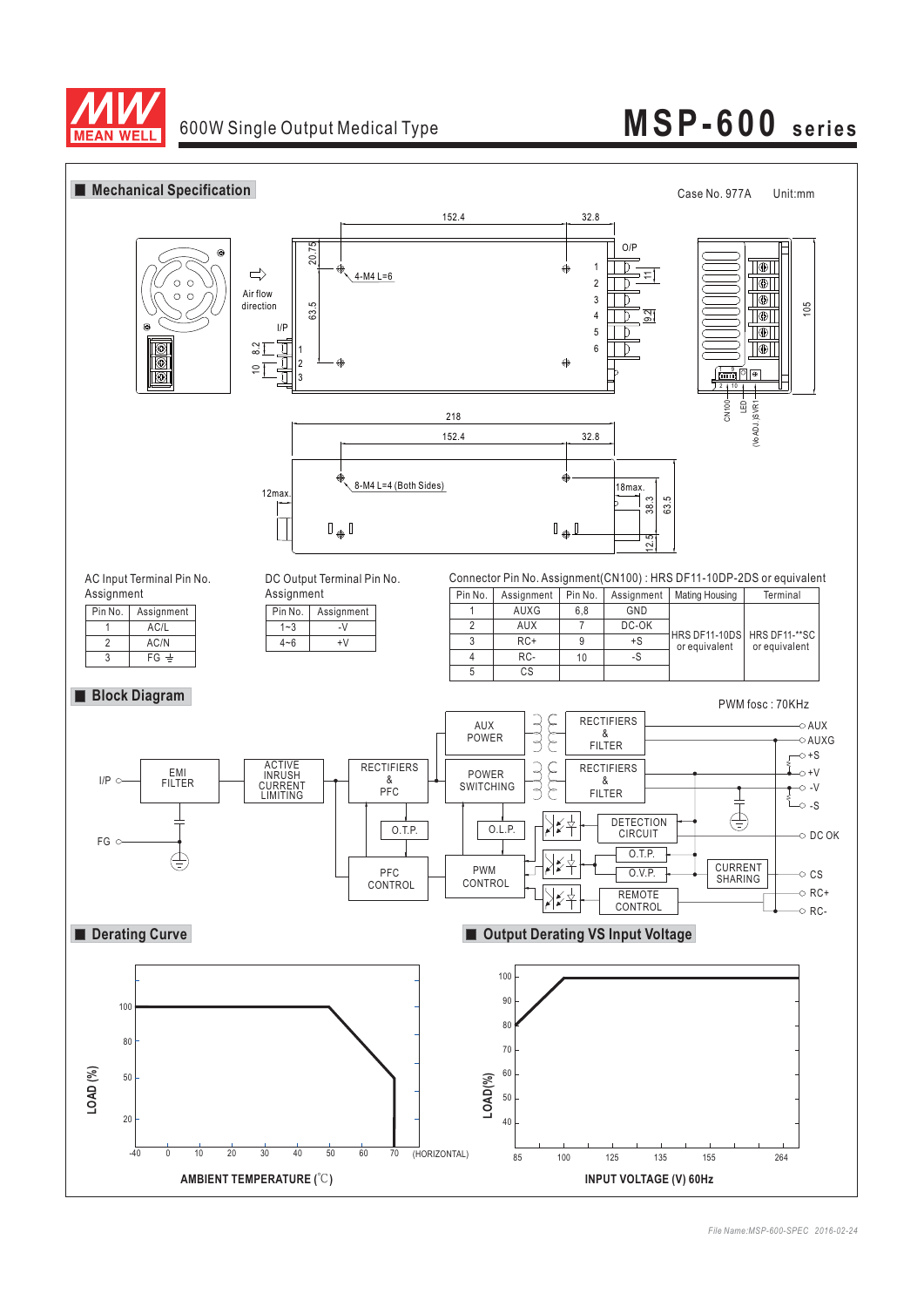

# **MSP-600 series**

# **Function Description of CN100**

| Pin No. |            | <b>Function Description</b>                                                                                                                                                                                              |
|---------|------------|--------------------------------------------------------------------------------------------------------------------------------------------------------------------------------------------------------------------------|
|         | AUXG       | Auxiliary voltage output ground. The signal return is isolated from the output terminals $(+\vee \& -\vee)$ .                                                                                                            |
| 2       | AUX        | Auxiliary voltage output, 4.75~5.25V, referenced to pin 1(AUXG). The maximum load current is 0.3A. This output is not controlled by the<br>"remote ON/OFF control".                                                      |
| 3       | $RC+$      | Turns the output on and off by electrical or dry contact between pin 4 (RC-), Short: Power OFF, Open: Power ON.                                                                                                          |
| 4       | RC-        | Remote control ground.                                                                                                                                                                                                   |
| 5       | CS         | Current sharing signal. When units are connected in parallel, the CS pins of the units should be connected to allow current balance<br>between units.                                                                    |
| 6,8     | <b>GND</b> | This pin connects to the negative terminal(-V). Return for DC-OK signal output.                                                                                                                                          |
|         | DC-OK      | DC-OK signal is a TTL level signal, referenced to pin8(DC-OK GND). High when PSU turns on.                                                                                                                               |
| 9       | $+S$       | Positive sensing. The +S signal should be connected to the positive terminal of the load. The +S and -S leads should be twisted in pair to<br>minimize noise pick-up effect. The maximum line drop compensation is 0.5V. |
| 10      | $-S$       | Negative sensing. The -S signal should be connected to the negative terminal of the load. The -S and +S leads should be twisted in pair to<br>minimize noise pick-up effect. The maximum line drop compensation is 0.5V. |

## **Function Manual**

### **1.Remote Sense**

The remote sensing compensates voltage drop on the load wiring up to 0.5V.



#### **2.DC-OK Signal**

| Between DC-OK(pin7) and GND(pin6,8) Output Status |     |
|---------------------------------------------------|-----|
| $3.3 - 5.6V$                                      | ΩN  |
| $0 - 1V$                                          | OFF |





Fig 2.1